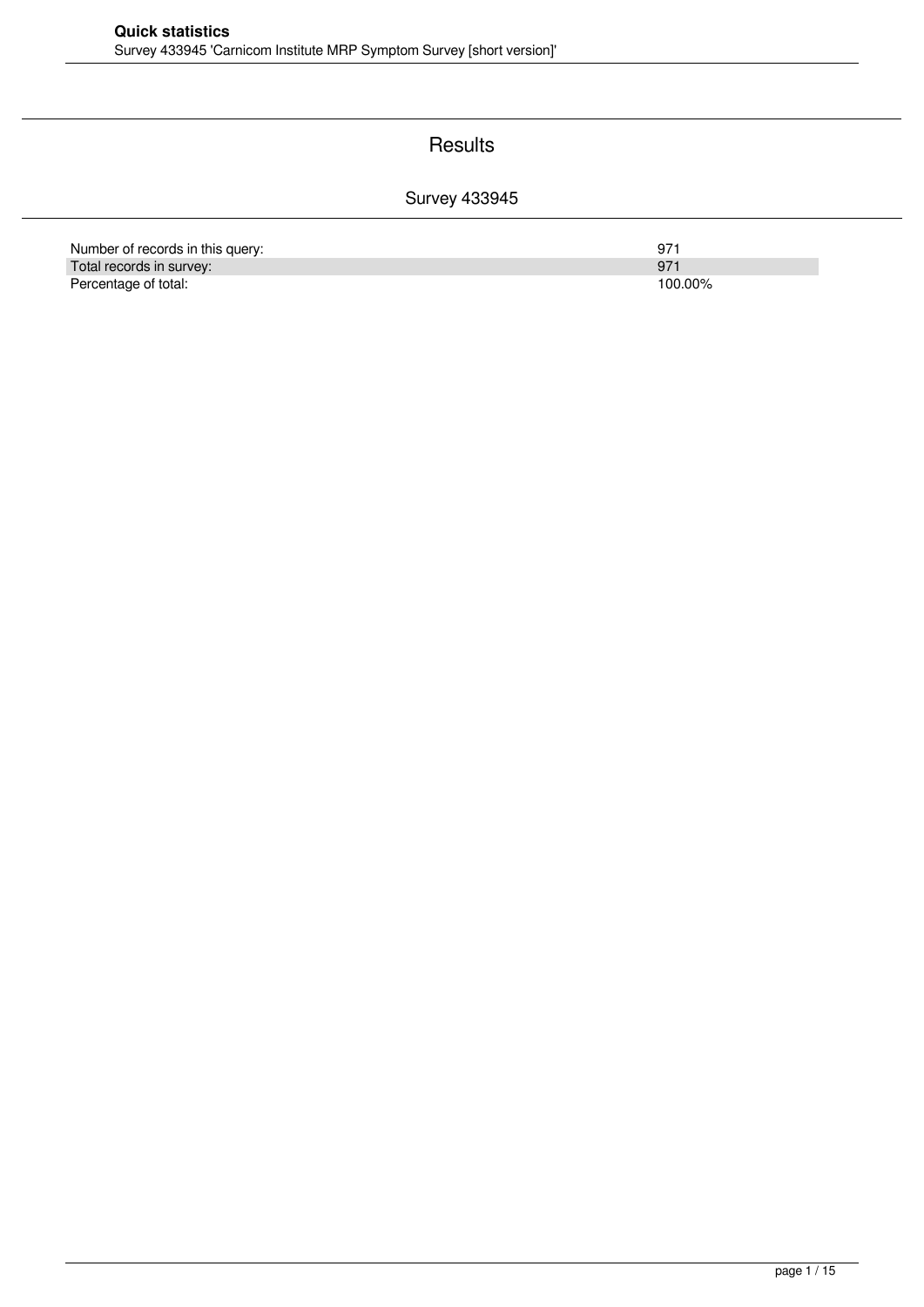### Field summary for CardioRanking [1]

Do you have any of the following symptoms? Only move the symptoms that you are experiencing. Items can be reordered or moved around as needed.[Ranking 1]

| <b>Answer</b>                    | Count          | Percentage |
|----------------------------------|----------------|------------|
| Abnormal pulse (1)               | 14             | 5.41%      |
| Poor wound healing (2)           | 34             | 13.13%     |
| Discoloration (3)                | 10             | 3.86%      |
| Fatigue (4)                      | 82             | 31.66%     |
| Dizziness (5)                    | 26             | 10.04%     |
| Fainting (6)                     | 3              | 1.16%      |
| Cramps (e.g. leg) (7)            | 25             | 9.65%      |
| Headaches (8)                    | 19             | 7.34%      |
| Chest pain (9)                   |                | 0.39%      |
| High or low blood pressure (10)  | 16             | 6.18%      |
| Shortness of breath (11)         | 15             | 5.79%      |
| Rapid heart rate (12)            | $\overline{7}$ | 2.70%      |
| Unusual appearance of veins (13) |                | 2.70%      |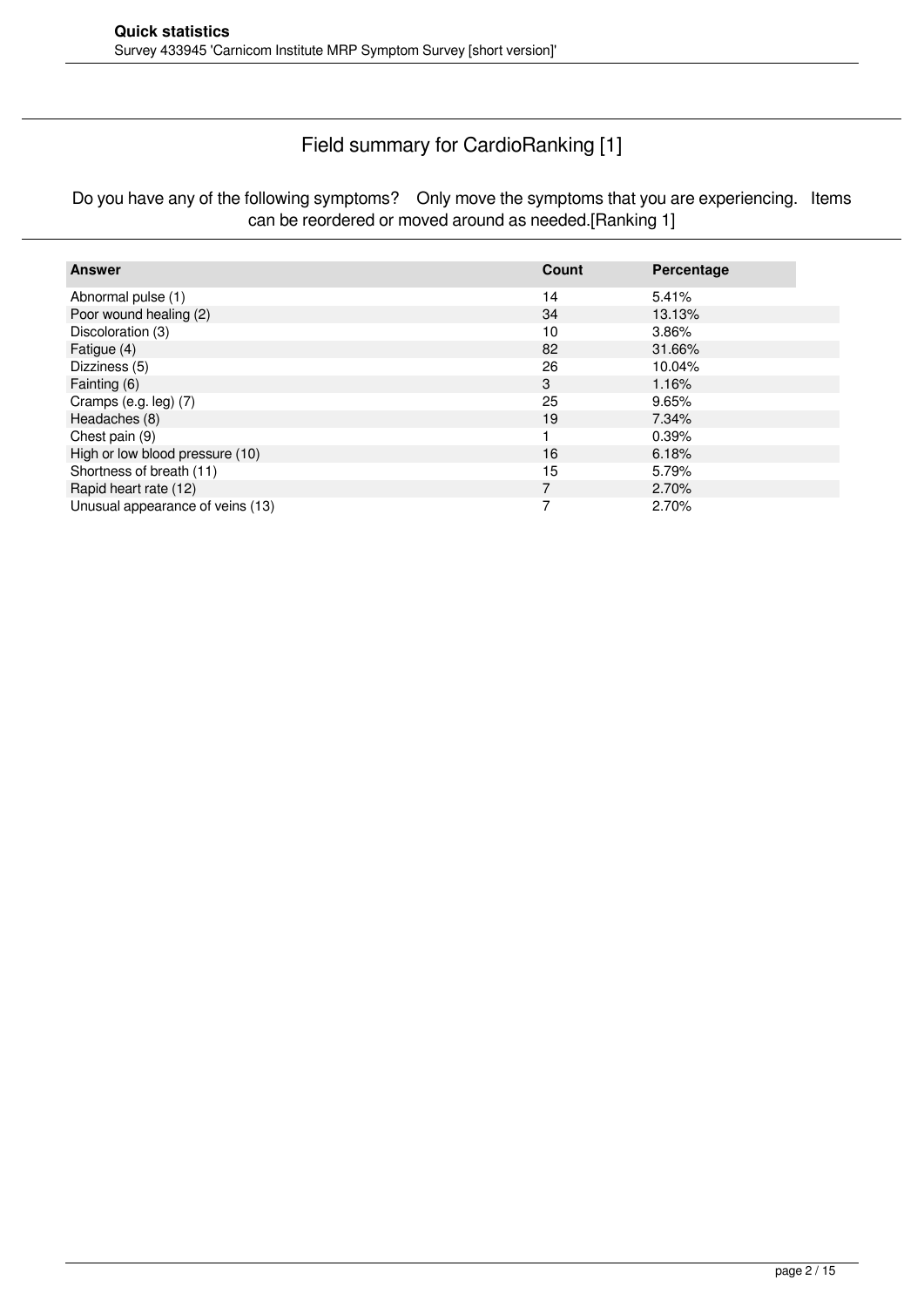### Field summary for CardioRanking [1]

Do you have any of the following symptoms? Only move the symptoms that you are experiencing. Items can be reordered or moved around as needed.[Ranking 1]

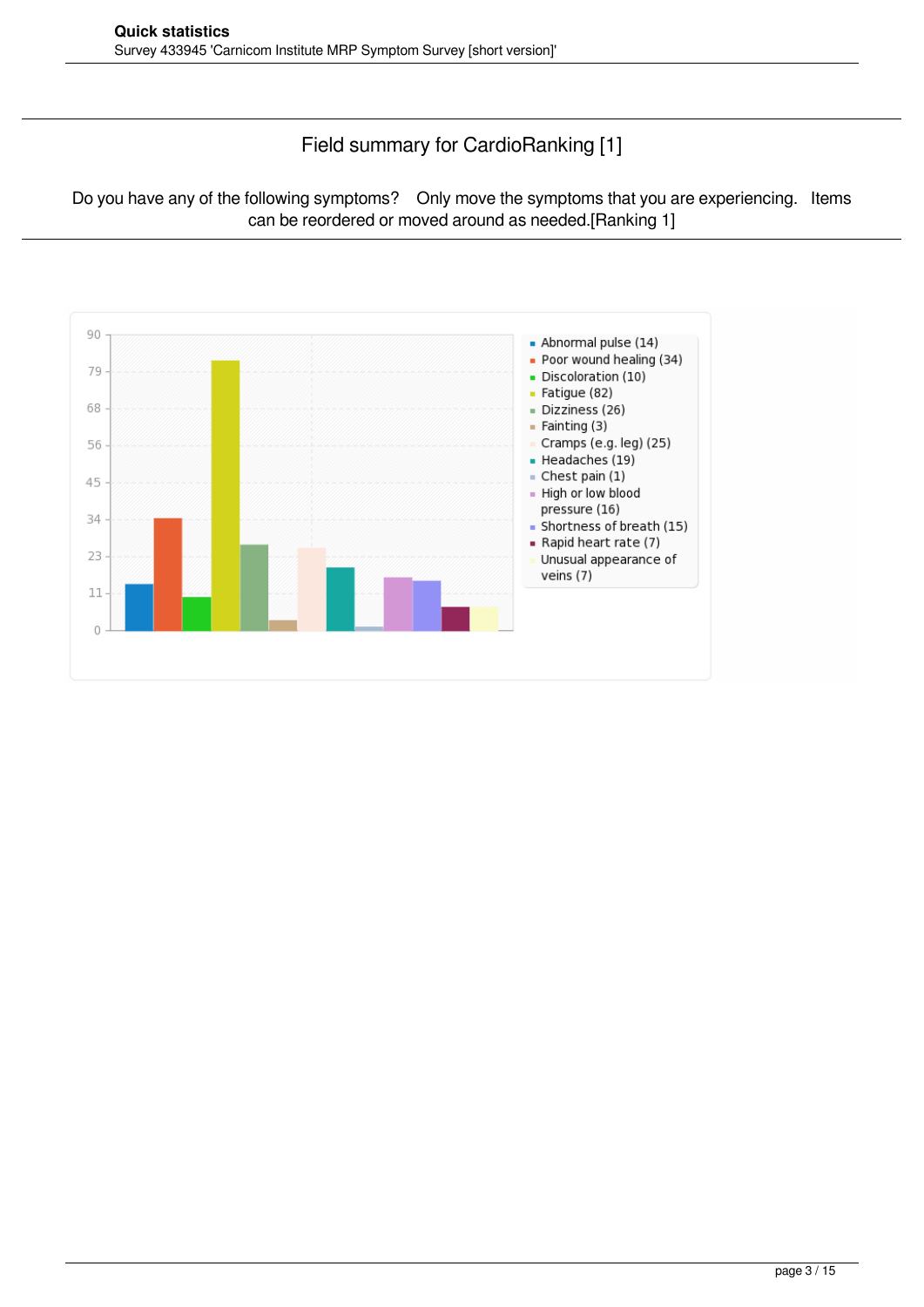### Field summary for CardioConditions

Do you have any known, identified, or diagnosed conditions involving the cardiovascular system?

| <b>Answer</b> | Count | Percentage |
|---------------|-------|------------|
| Yes(Y)        | 55    | 18.21%     |
| No(N)         | 226   | 74.83%     |
| No answer     | 21    | 6.95%      |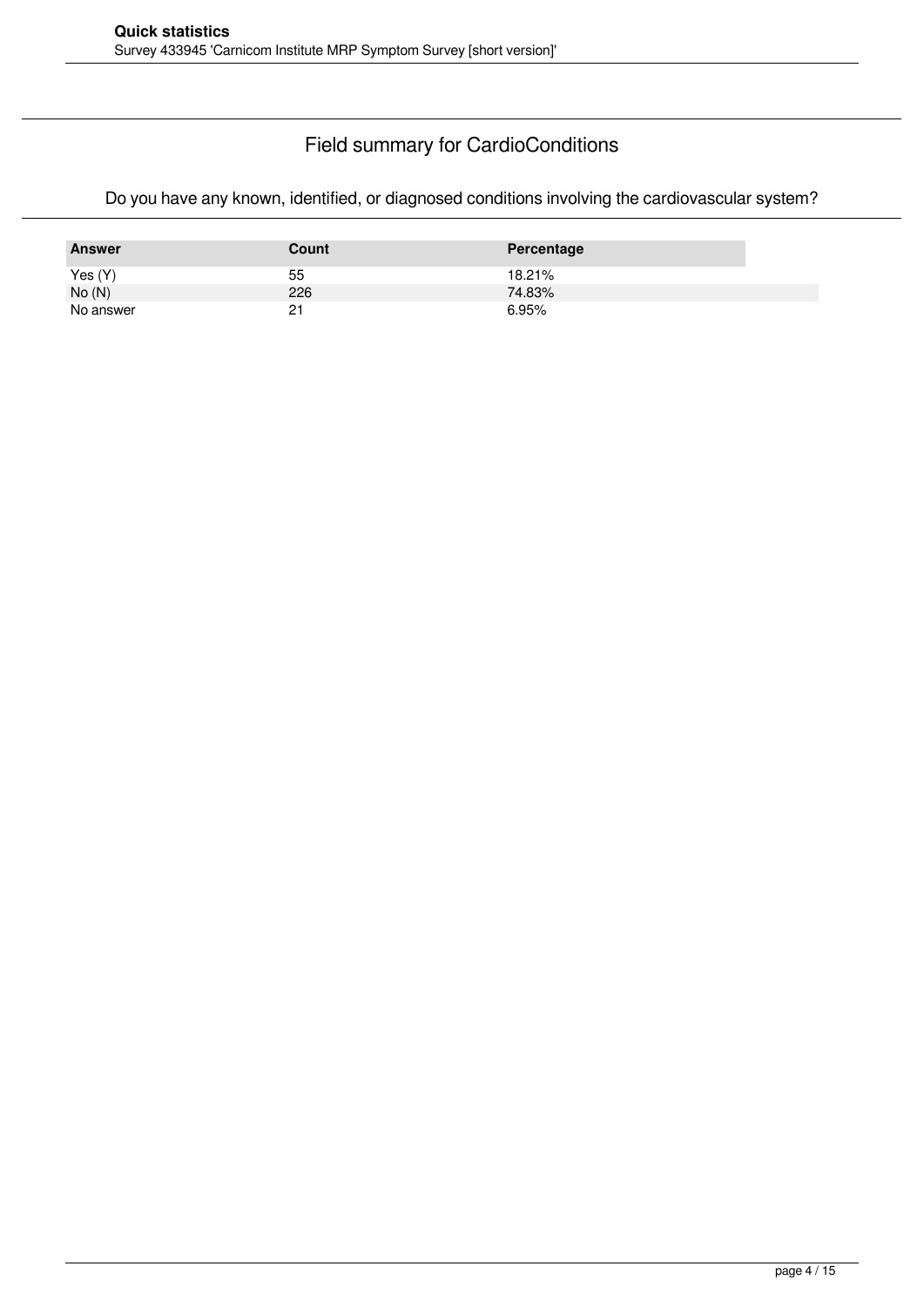### Field summary for CardioConditions

Do you have any known, identified, or diagnosed conditions involving the cardiovascular system?

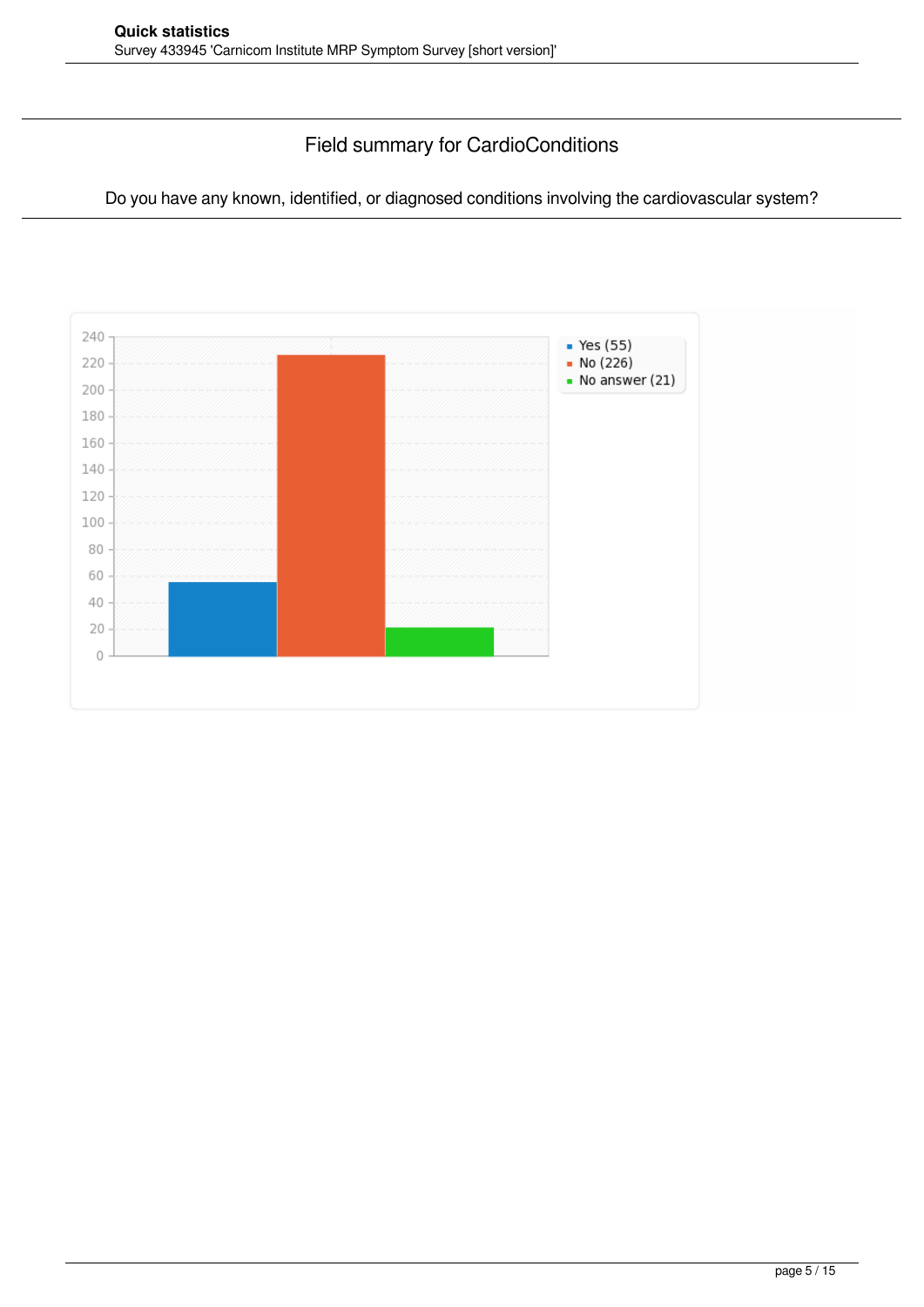### Field summary for CardioTreatment

#### Have you ever been treated by anyone for any of the listed symptoms?

| <b>Answer</b> | Count | Percentage |
|---------------|-------|------------|
| Yes (Y)       | 67    | 22.19%     |
| No(N)         | 212   | 70.20%     |
| No answer     | 23    | 7.62%      |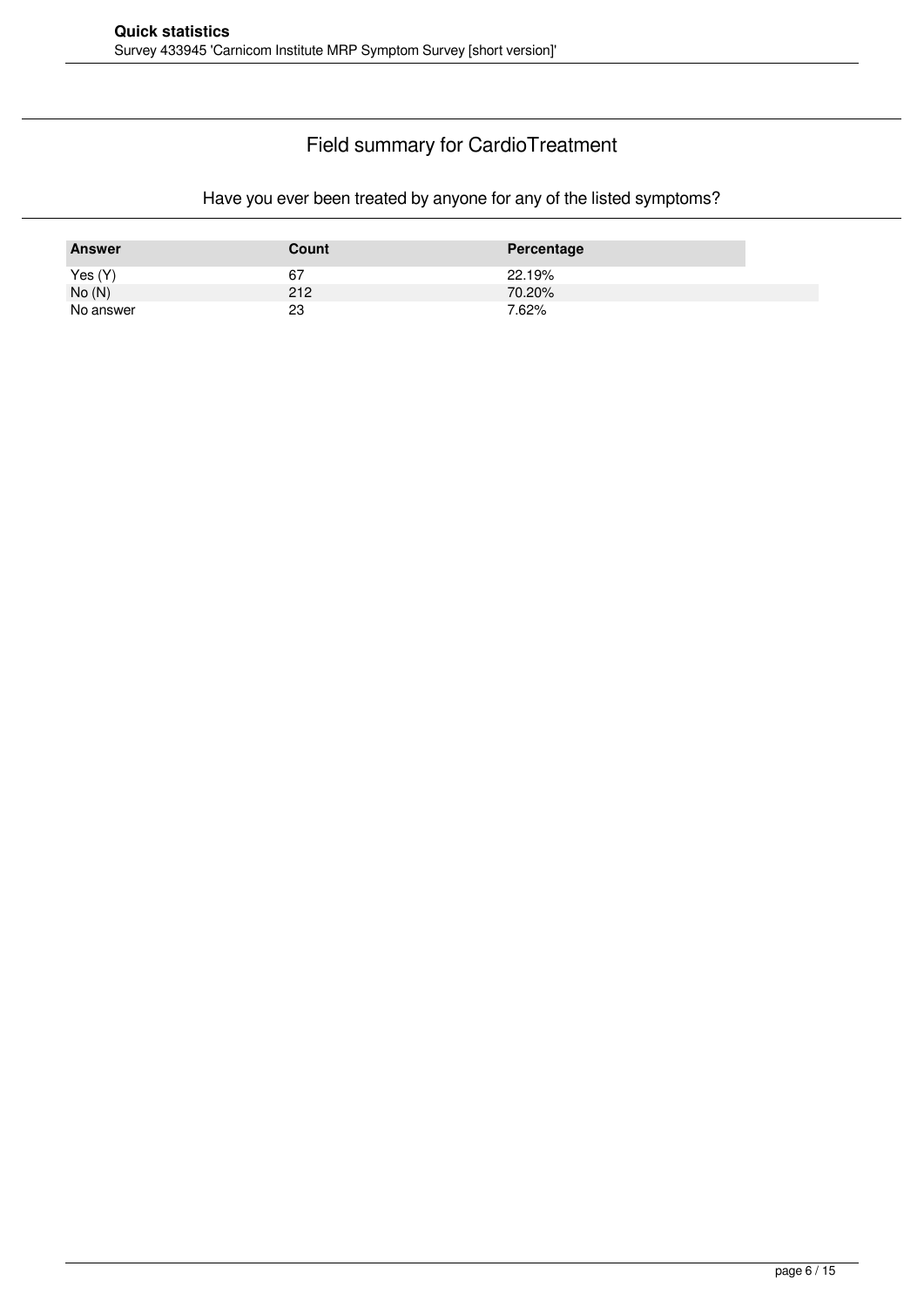### Field summary for CardioTreatment

Have you ever been treated by anyone for any of the listed symptoms?

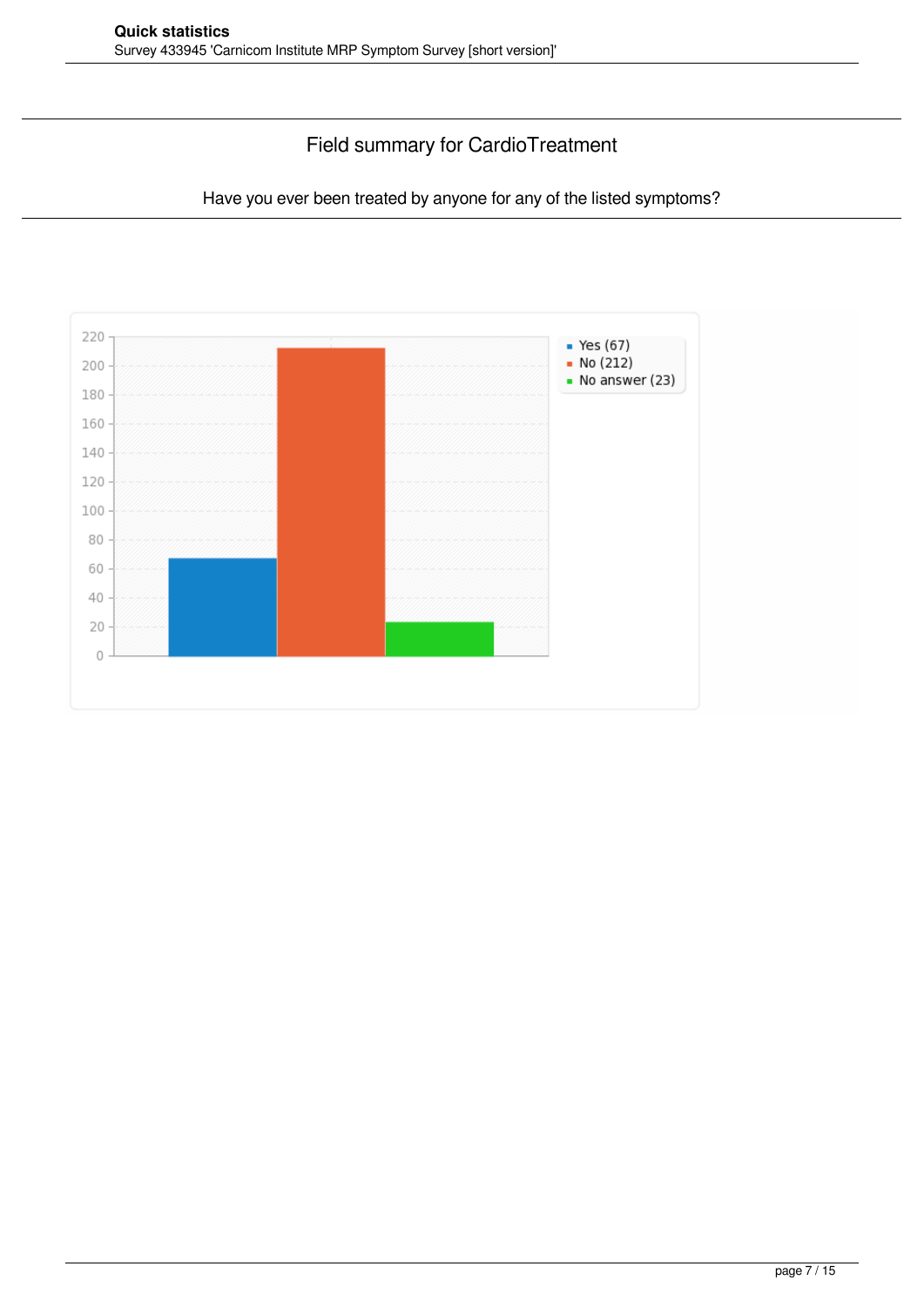# Field summary for BloodType

Do you know your bloodtype?

| <b>Answer</b> | Count         | Percentage |
|---------------|---------------|------------|
| Yes (Y)       | 159           | 52.65%     |
| No(N)         | 116           | 38.41%     |
| No answer     | $\sim$<br>ا ے | 8.94%      |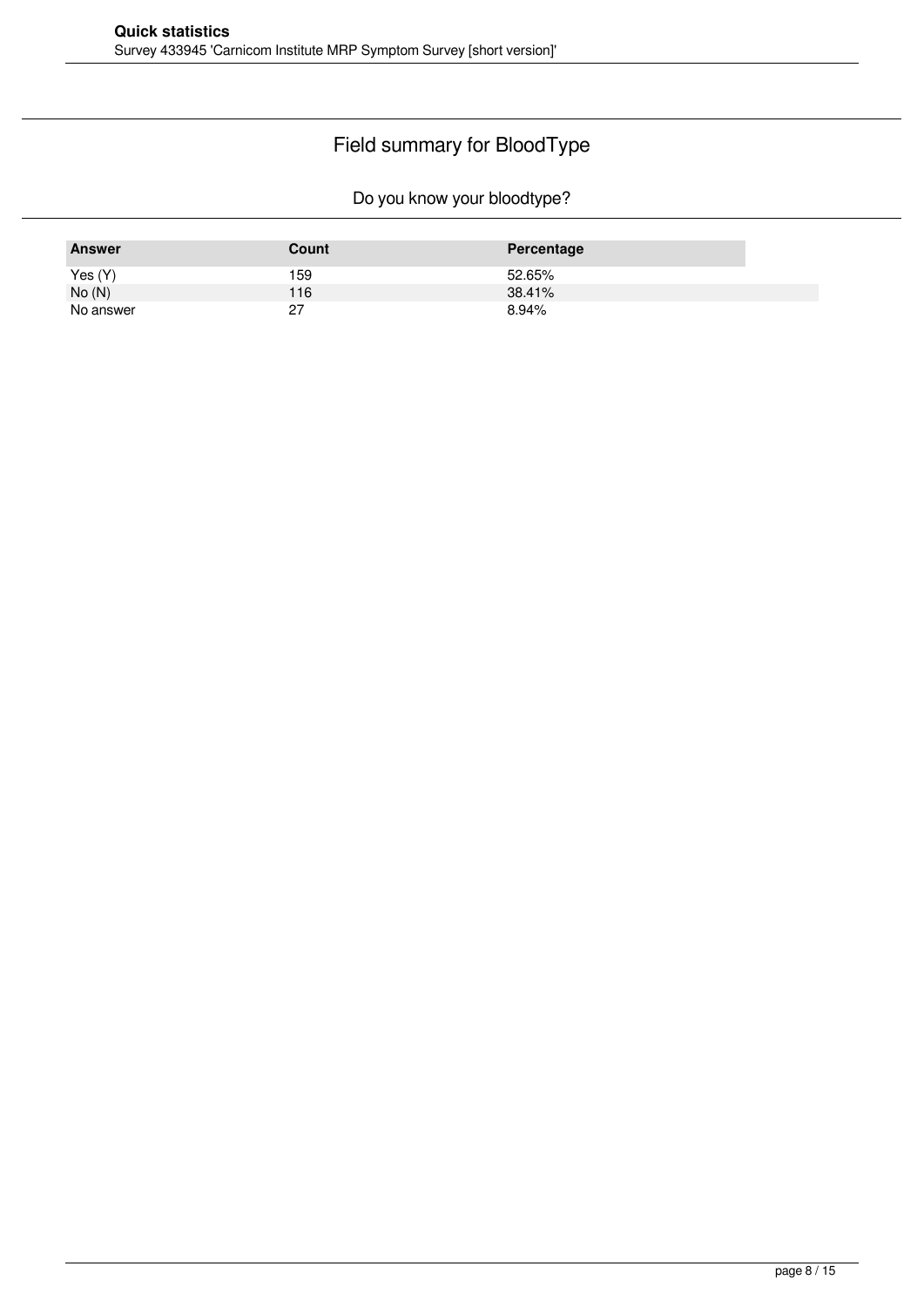## Field summary for BloodType

Do you know your bloodtype?

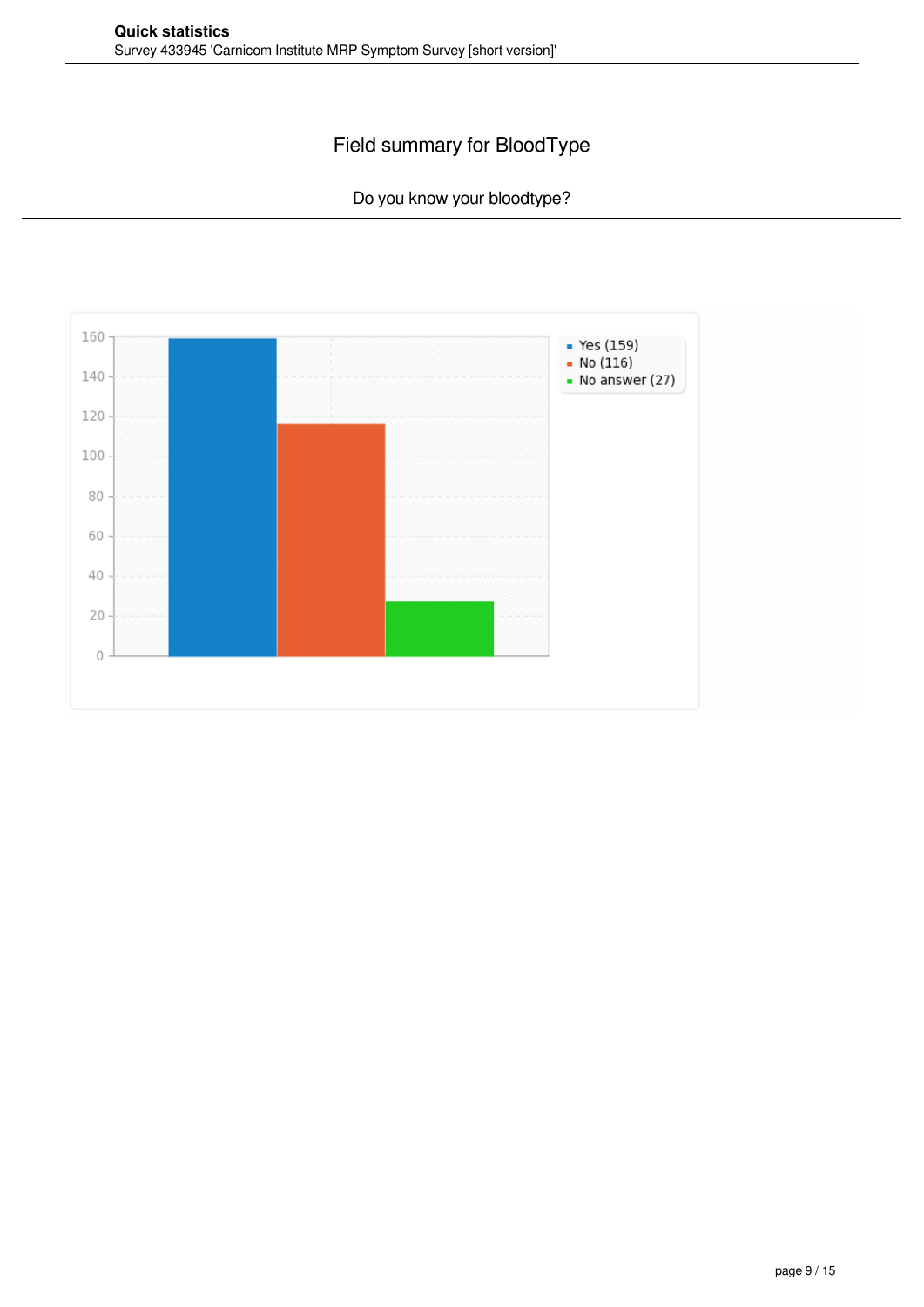## Field summary for BloodTypeArray

### What is your blood type?

| <b>Answer</b> | Count | Percentage |
|---------------|-------|------------|
| $A - (1)$     | 16    | 10.06%     |
| $A + (2)$     | 35    | 22.01%     |
| $B - (3)$     | 5     | 3.14%      |
| $B+ (4)$      | 16    | 10.06%     |
| $AB - (5)$    | 9     | 5.66%      |
| $AB+ (6)$     | 8     | 5.03%      |
| $O-(7)$       | 20    | 12.58%     |
| $O+(8)$       | 48    | 30.19%     |
| No answer     | 2     | 1.26%      |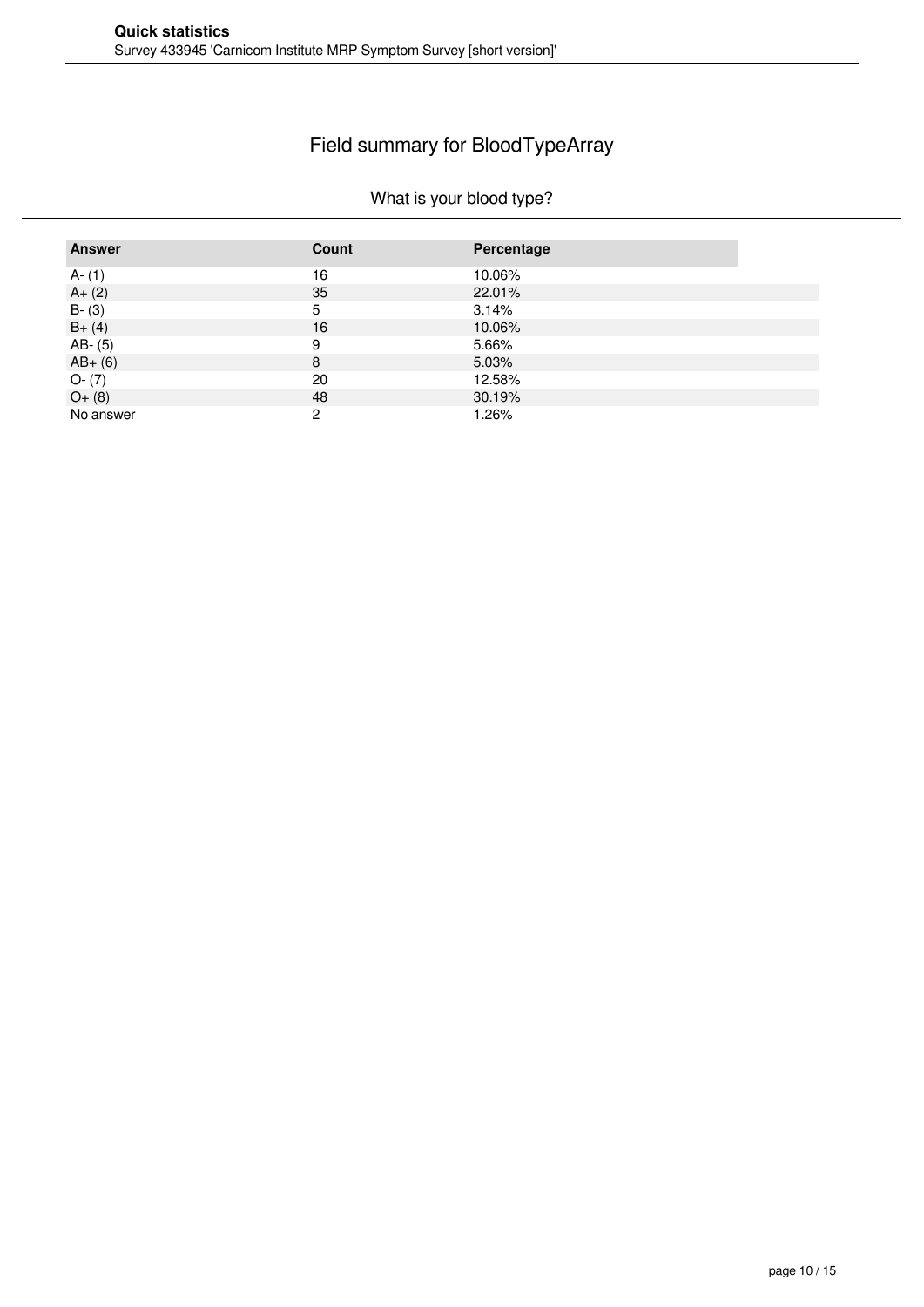## Field summary for BloodTypeArray

What is your blood type?

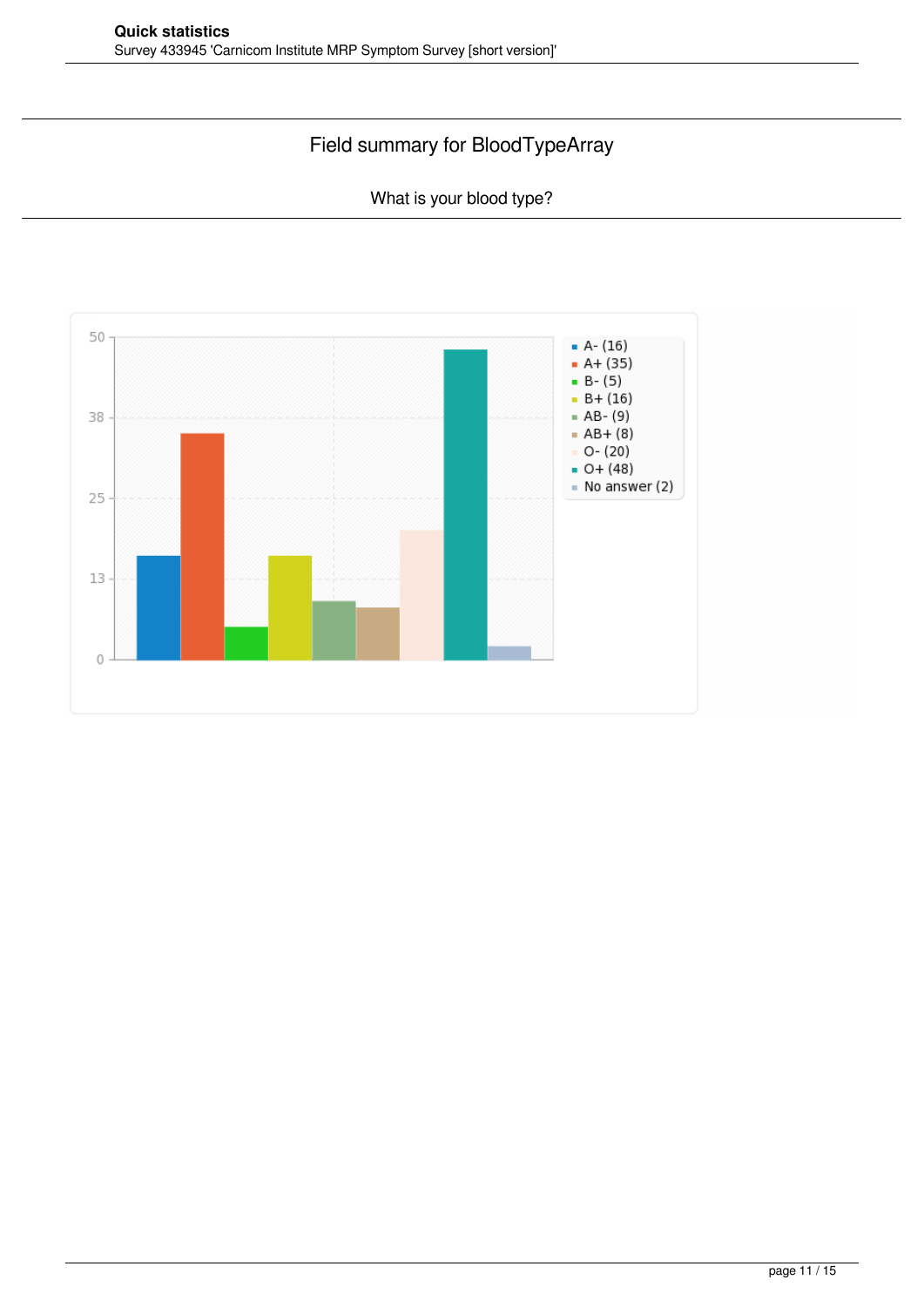### Field summary for ObservedBlood

### Have you ever observed or recorded your blood under a microscope?

| <b>Answer</b> | Count | Percentage |
|---------------|-------|------------|
| Yes(Y)        | 49    | 16.23%     |
| No(N)         | 231   | 76.49%     |
| No answer     | 22    | 7.28%      |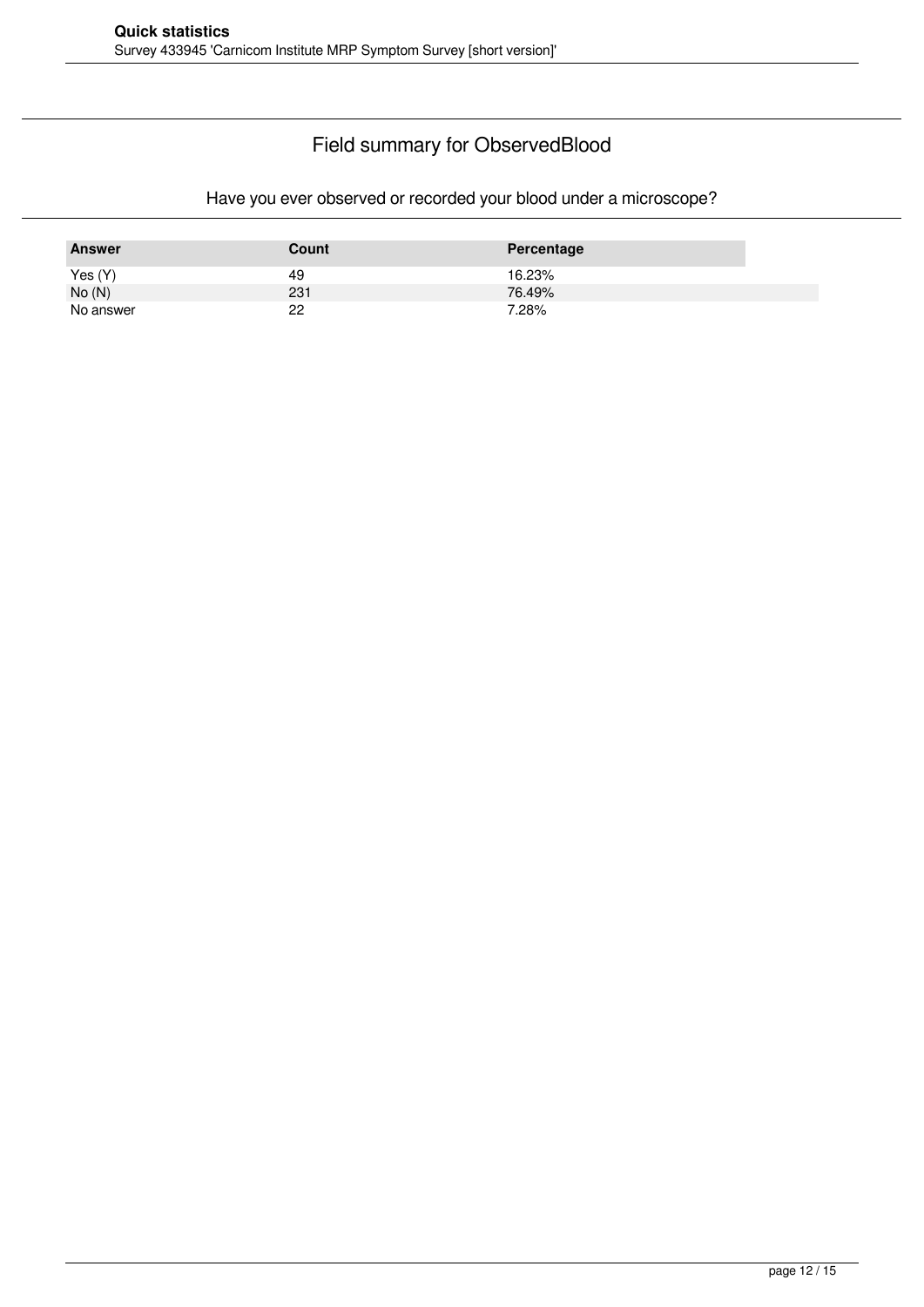### Field summary for ObservedBlood

Have you ever observed or recorded your blood under a microscope?

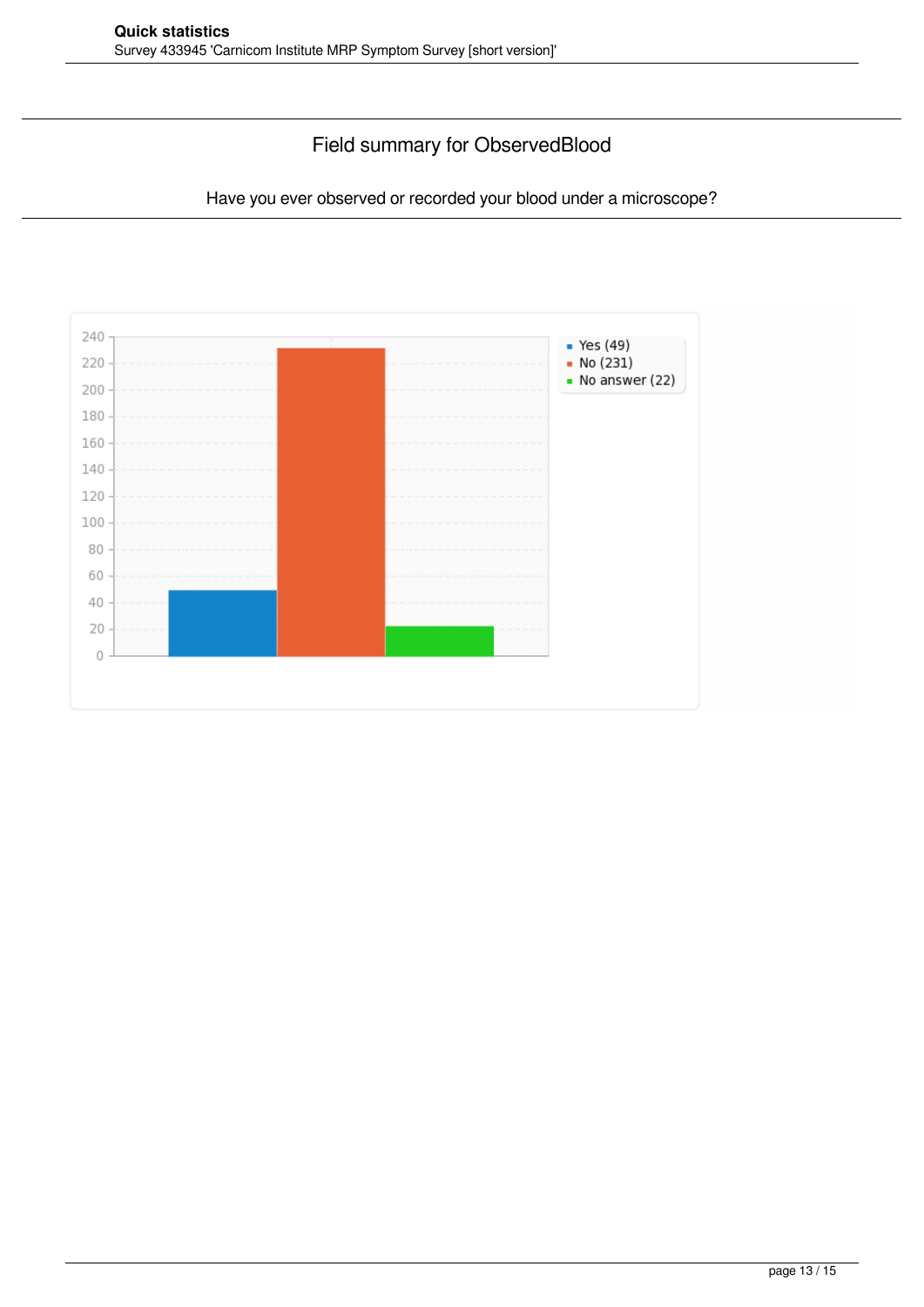### Field summary for BloodTest

### Do you have any records of laboratory blood tests within the last year?

| <b>Answer</b> | Count | Percentage |
|---------------|-------|------------|
| Yes (Y)       | 135   | 44.70%     |
| No(N)         | 146   | 48.34%     |
| No answer     | 21    | 6.95%      |